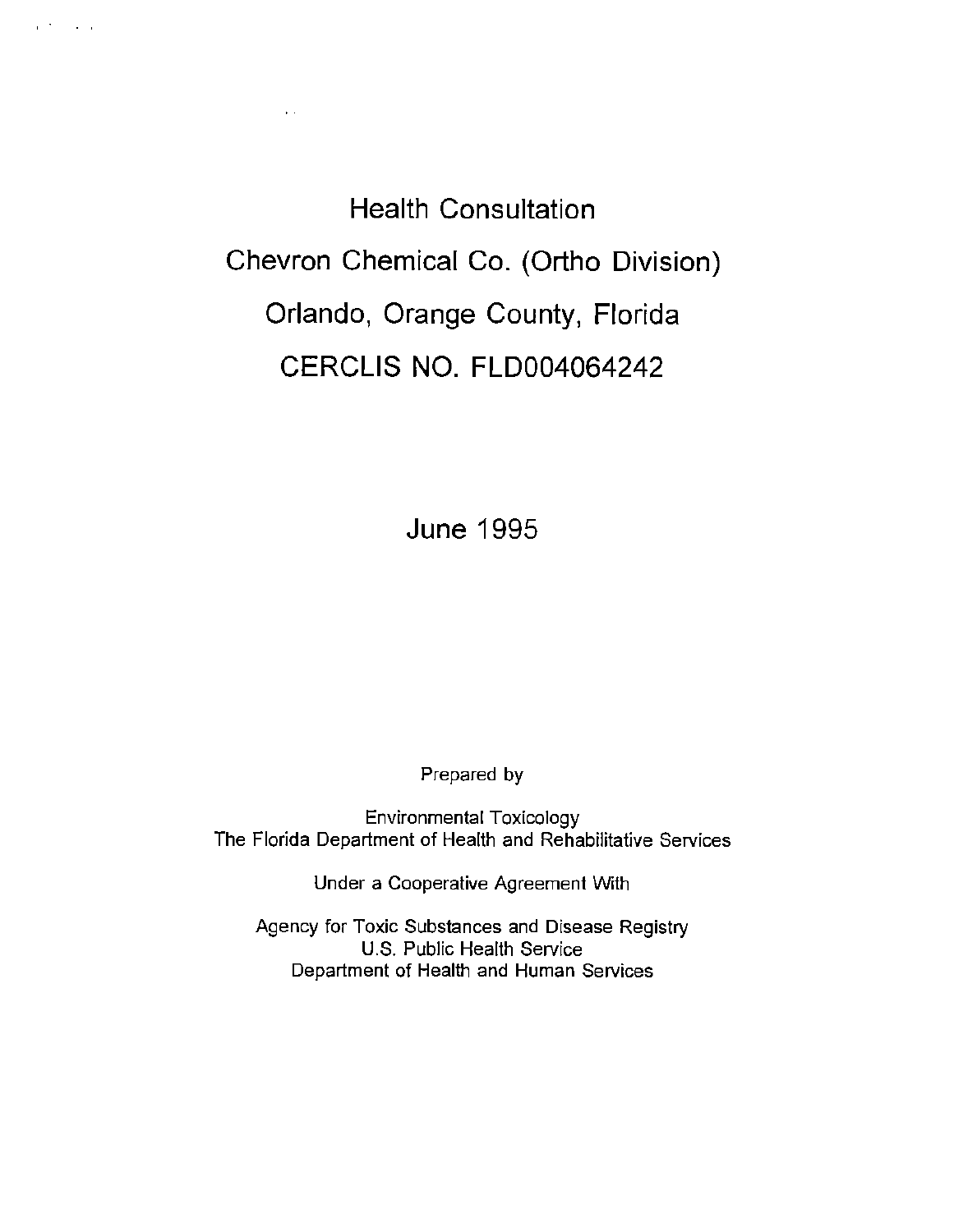$\mathcal{C} = \{ \mathcal{C}_i \}_{i=1}^n$ 

# Background and Statement of Issues

The purpose of this health consultation is to interpret the results of indoor air monitoring for pesticides in two trailers adjacent to the Chevron Chemical Superfund site in Orlando, Florida. During a March 9, 1995 public meeting, two nearby residents expressed concerns that the insides of their trailers were contaminated with pesticides. We agreed to test their trailers for pesticide contamination.

The Chevron Chemical Co. (Ortho Division) Superfund site is a former pesticide formulation plant and truck repair facility in Orlando, Florida (Figures 1-3, Appendix A). Past waste disposal practices contaminated soil and ground water. Stormwater run-off carried pesticide-contaminated soil to the adjacent Armstrong Trailer Park. In 1992, the Chevron Chemical Company removed the on-site contaminated soil. In 1994, they removed the contaminated soil from the Armstrong Trailer Park. In a 1995 public health assessment (ATSDR 1995), we found the site was a public health hazard because some residents of the adjacent Armstrong Trailer Park may have unknowingly eaten small amounts of soil contaminated with the pesticide chlordane. As a result, we estimated those residents have a moderately increased risk of liver cancer. Since Chevron cleaned up the chlordane-contaminated soil at this trailer park, we estimated the remaining cancer risk from chlordane is insignificant.

On March 9, 1995 we held a public meeting at the Armstrong Trailer Park to solicit comments on the draft public health assessment. During this meeting two residents expressed concerns that the insides of their trailers were contaminated with pesticides. These two residents were concerned they had "tracked" pesticide contaminated soil into their trailers. Chevron had moved these two trailers on to the site temporarily in 1994 so they could remove chlordane contaminated soil from under and around them. We agreed to test their trailers for pesticide contamination.

We decided to test the air in these trailer as opposed to testing the dust for two reasons. First, there are comparison standards and guidelines for air concentrations but not for dust samples. Second, although incidental ingestion of contaminated dust is possible, inhalation is the more important route of exposure. On May 1, 1995 representatives from the Orange County Public Health Unit collected 4-hour composite air samples from inside the above described trailers (#25 & #26) as well as an outdoor air sample for comparison. Our laboratory in Jacksonville analyzed these three air samples for eight chlorinated pesticides using Environmental Protection Agency (EPA) method TO10. The analytical results are included in Appendix B.

# Discussion

Our laboratory did not detect any pesticides in the trip blank or the outside air sample. Although the concentration of chlorpyrifos in trailer #25 was barely detectable, the laboratory estimated a concentration of 0.067 micrograms per cubic meter  $(\mu g/m^3)$ . They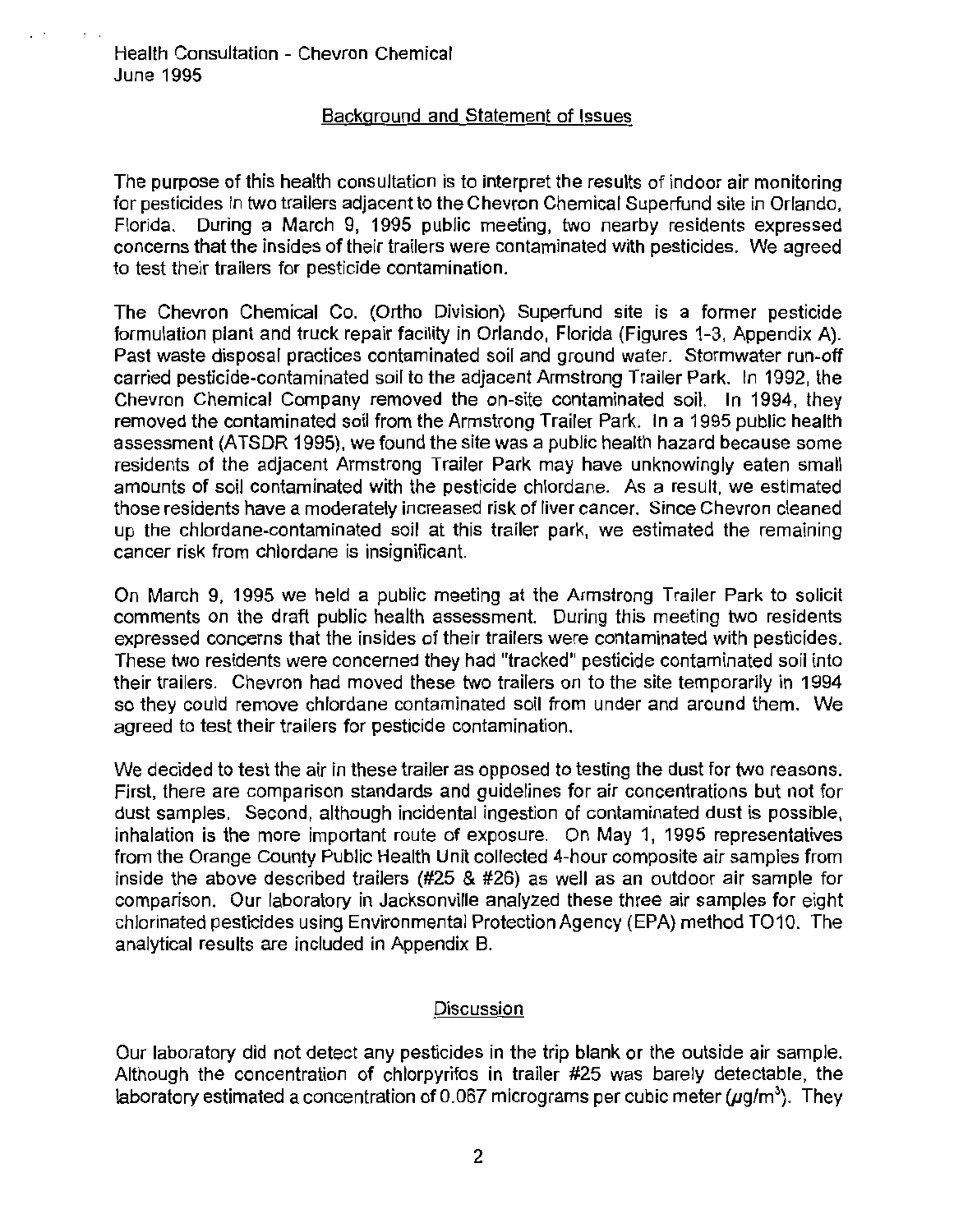Health Consultation- Chevron Chemical June 1995

did not detect any other pesticides in trailer #25. In trailer #26, the laboratory was barely able to detect four pesticides: chlorpyrifos, alpha-chlordane, gamma-chlordane, and trans-nonachlor. They estimated their concentrations were 0.039, 0.011 , 0.008, and 0.0065  $\mu$ g/m $^3$ , respectively. They did not detect any other pesticides in trailer #26. The analytical results are included in Appendix B.

| Table 1. Approximate Indoor Air Pesticide Concentrations |
|----------------------------------------------------------|
| (micrograms per cubic meter - $\mu$ g/m <sup>3</sup> )   |

| <b>Pesticide</b> | Trailer #25 | Trailer #26 |
|------------------|-------------|-------------|
| chlorpyrifos     | 0.067       | 0.039       |
| alpha-chlordane  | ND          | 0.011       |
| gamma-chlordane  | ND          | 0.008       |
| trans-nonachlor  | ND          | 0.0065      |

NO- Not Detected

Chlorpyrifos- Chlorpyrifos, also known by its trade names "Dursban" and "Lorsban", is an organophosphate pesticide registered for control of insects on many food crops; for use on livestock and pets; for pest control in buildings including restaurants; and for control of lawn pests, termites, and mosquitos.

There are no ATSDR guidelines for chlorpyrifos. The Environmental Protection Agency (EPA) has estimated an oral reference dose (RfD) of 3  $\mu$ g/kg/day for chlorpyrifos (EPA 1995). An RfD is EPA's estimate of the amount of a chemical unlikely to cause noncancer illnesses over a lifetime of exposure. Assuming a 70 kilogram adult inhales 23 cubic meters of air per day, we estimate the dose of chlorpyrifos in trailer #25 is 0.02  $\mu$ g/kg/day. We estimate the dose of chlorpyrifos in trailer #26 is 0.01  $\mu$ g/kg/day. These are 150 and 300 times less, respectively, than the EPA RfD. There is no evidence of chlorpyrifos causing cancer. Therefore, we do not expect any health effects from the air concentrations of chlorpyrifos found in trailers #25 or #26.

Chlordane - In 1978 EPA canceled the agricultural use of chlordane because of its danger to wildlife, its persistence in the environment, its accumulation in body fat, and concerns over cancer. Chlordane was also applied underground next to the foundation of houses to kill termites. Chlordane applied for termite control can enter houses as a vapor through cracks in the foundation or through cracks in air conditioning/heating ducts. In 1988 EPA canceled use of chlordane to control termites.

Technical grade chlordane is actually a mixture of more than 140 closely related chemicals. Chlordane is also known by its trade names "Octachlor" and "Vesicol 1068". Alpha (or cis)-chlordane, gamma (or trans)-chlordane, trans-nonachlor, and heptachlor are four of the major components of technical grade chlordane. Since their chemical and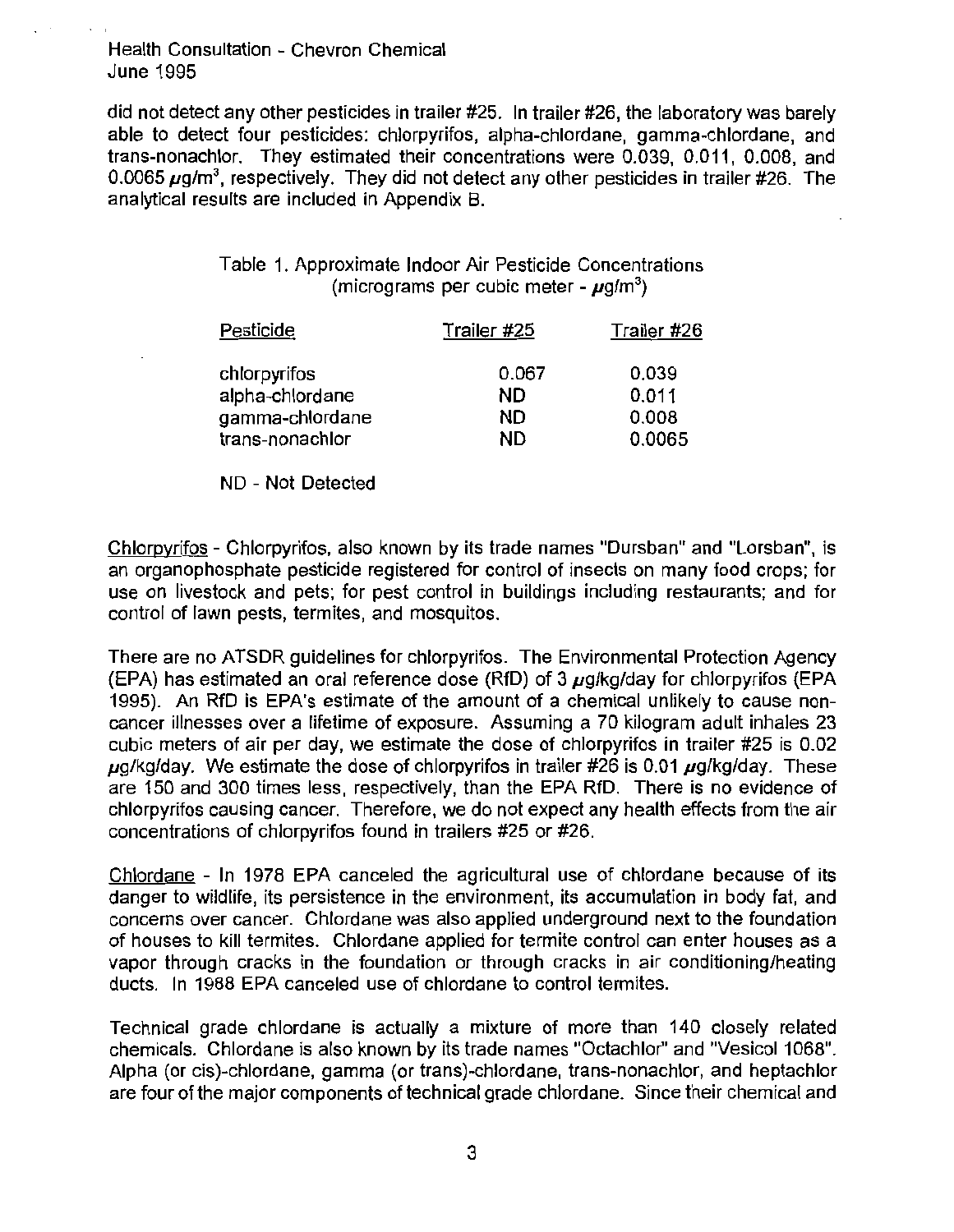Health Consultation - Chevron Chemical June 1995

toxicological properties are similar, we have added the concentrations of the individual chlordane components. The air concentration for total "chlordane" in trailer #26 is about 0.03  $\mu$ g/m $^3$ .

There are a number of standards and guidelines for chlordane in air (Table 2). The U.S. Public Health Service, Agency for Toxic Substances and Disease Registry (ATSDR) has calculated a Minimal Risk Level (MRL) for chlordane. A MRL is an estimate of daily human exposure to a chemical likely to be without an appreciable risk of noncancer<br>illness. An ATSDR MRL does not consider cancer. Although the chlordane illness. An ATSDR MRL does not consider cancer. concentration in trailer #26 (0.03  $\mu$ g/m<sup>3</sup>) is slightly above the ATSDR chronic (>365 day) MRL (0.02  $\mu$ g/m<sup>3</sup>), non-cancer health effects are unlikely. The ATSDR chronic MRL for chlordane is based on a 90-day rat inhalation study where there was no adverse health effects at 100  $\mu$ g/m $^3$ . ATSDR used a safety factor of 5,000 to account for extrapolation from rats to humans, from high to low dose, and from intermediate-duration to chronicduration exposure (ATSDR 1994).

EPA classifies chlordane as a "probable human carcinogen". This class is for chemicals with inadequate evidence from human studies and sufficient evidence from animal studies. The EPA and ATSDR estimate that breathing air with 0.003  $\mu$ g/m<sup>3</sup> of chlordane for 70 years may increase the chance of cancer (above the normal background rate) by one in 1 million. They base this estimate on increased rates of liver cancer in mice fed chlordane in their food (ATSDR 1994). We estimate the increased human cancer risk from breathing chlordane in trailer #26 is minimal.

The chlordane concentration in trailer #26 is within the range for average concentrations in homes treated for termites (ATSDR 1994). It is also below work place standards, Florida ambient (outdoor) air guidelines, and the National Research Council interim recommendation for military housing (ATSDR 1994).

| Table 2. Selected Standards and Guidelines for Chlordane in Air |                     |
|-----------------------------------------------------------------|---------------------|
|                                                                 | Comparison          |
| Source                                                          | Value $(\mu q/m^3)$ |
| OSHA and NIOSH work place air standards (8 hr. average)         | 500                 |
| Tampa, Ft. Lauderdale, and Pinellas County, Florida             | 5                   |
| guideline for ambient (outdoor) air (8 hr. average)             |                     |
| NRC interim (1992) guideline for military housing               | 5                   |
| Average indoor air concentration of homes                       | $0.03 - 2.0$        |
| treated for termites with chlordane.                            |                     |
| ATSDR Minimal Risk Level (chronic duration, inhalation)         | 0.02                |
| EPA Cancer Unit Risk Guideline (lifetime, inhalation)           | 0.003               |
| ATSDR Cancer Risk Evaluation Guide (lifetime, inhalation)       | 0.003               |
|                                                                 |                     |

Source: ATSDR 1994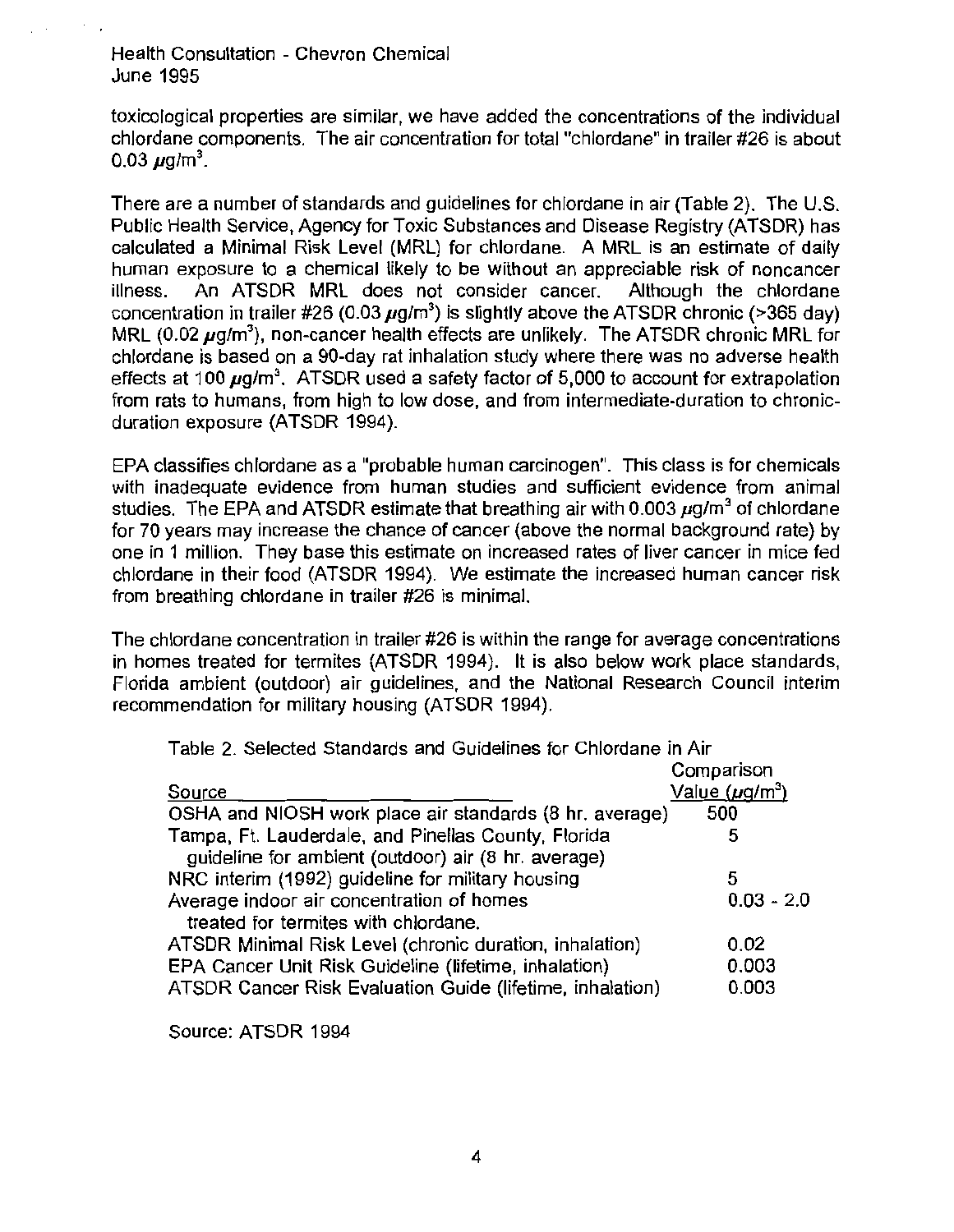Health Consultation - Chevron Chemical June 1995

## **Conclusions**

1. Chlorpyrifos was the only pesticide found in the air of trailer #25. The air concentration of chlorpyrifos found in trailer #25 is unlikely to cause any illness.

2. Chlorpyrifos and chlordane were the only pesticides found in the air of trailer #26. The concentration of chlorpyrifos found in air of trailer #26 is unlikely to cause any illness. Although chlordane is a probable human carcinogen, the air concentrations of chlordane in trailer #26 are so low the increased human cancer risk is minimal. The air concentrations of chlordane in trailer #26 are unlikely to cause any noncancer illnesses.

### Recommendation

Based on the above indoor air monitoring for pesticides, no further action is necessary at Armstrong Trailer Park trailers #25 and #26 at this time.

Health Consultation Author

Ramy

E. Randall Merchant Biological Administrator Environmental Toxicology (904) 488-3385

## References

ATSDR 1994. Agency for Toxic Substances and Disease Registry. Toxicological Profile for Chlordane (Update). ATSDR/TP-93/03.

ATSDR 1995. Agency for Toxic Substances and Disease Registry. Public Health Assessment, Chevron Chemical Company (Ortho Division), Orlando, Orange County, Florida. May 3, 1995

EPA 1995. Environmental Protection Agency. Integrated Risk Information System chlorpyrifos file, on-line data base search June 15, 1995.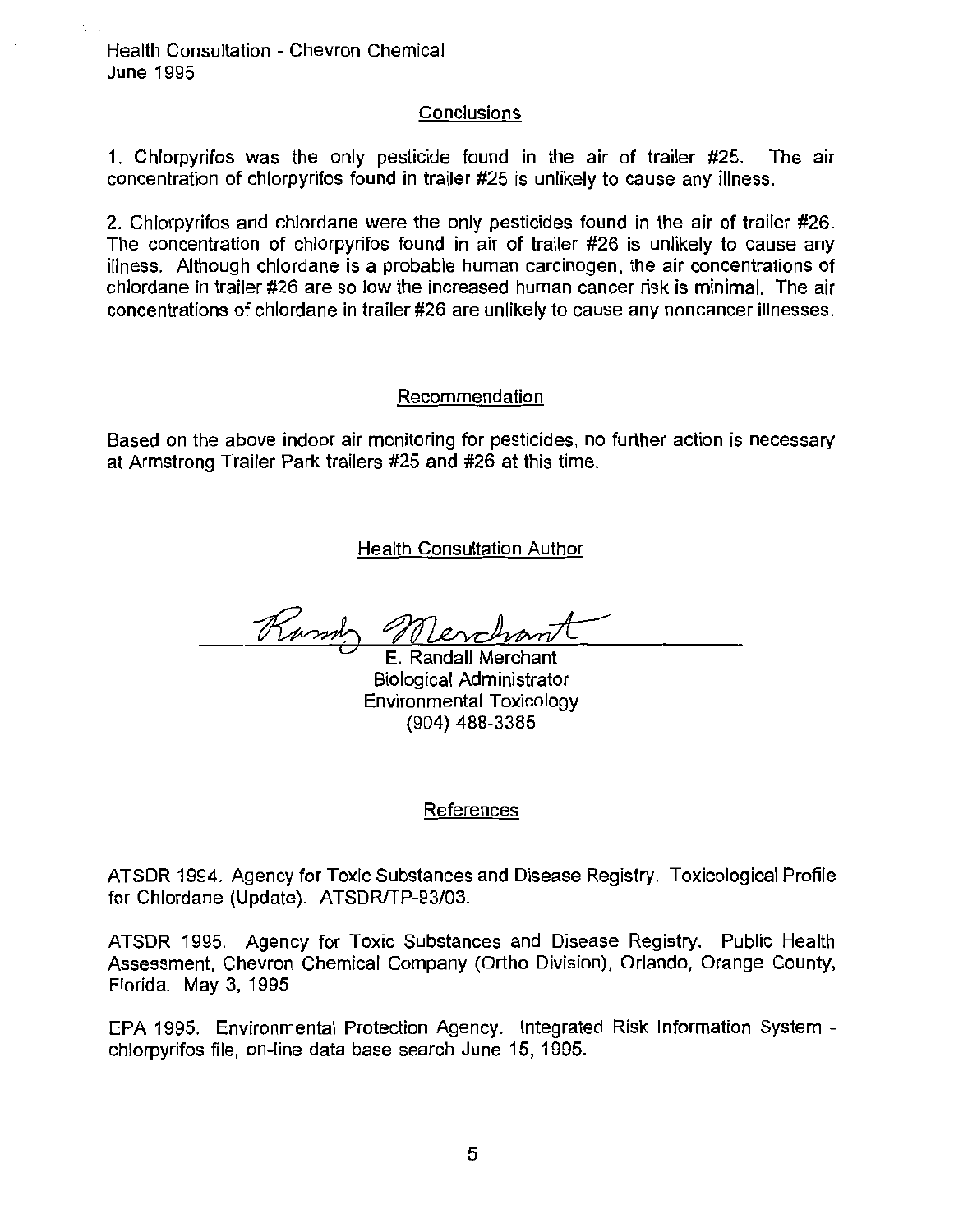$\mathcal{O}(\frac{1}{\sqrt{2}})$  ,  $\mathcal{O}(\frac{1}{\sqrt{2}})$ Health Consultation - Chevron Chemical June 1995

Appendix A

Site Maps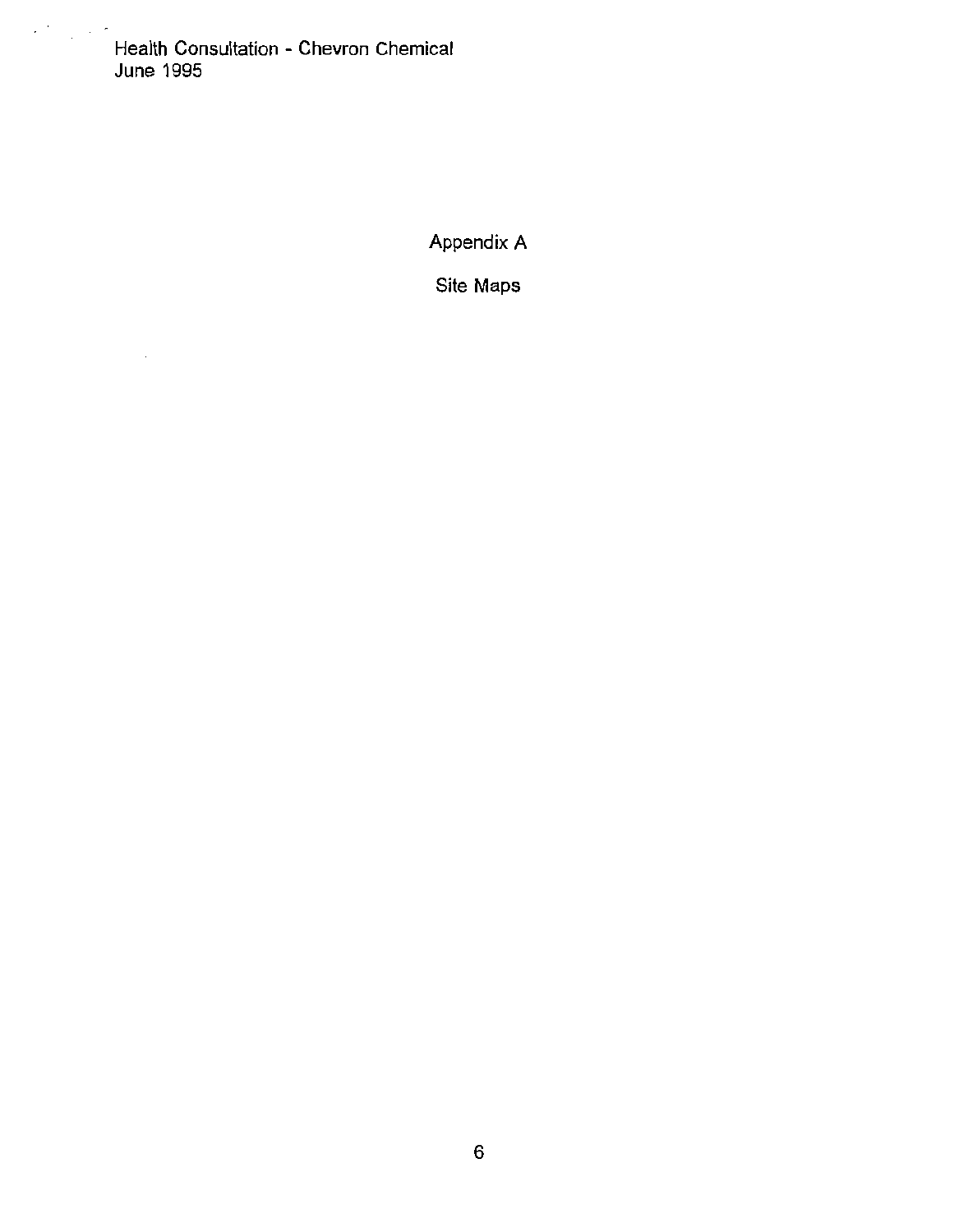

 $\mathcal{A}_{\mathcal{A}}=\frac{1}{2}\mathcal{A}_{\mathcal{A}}$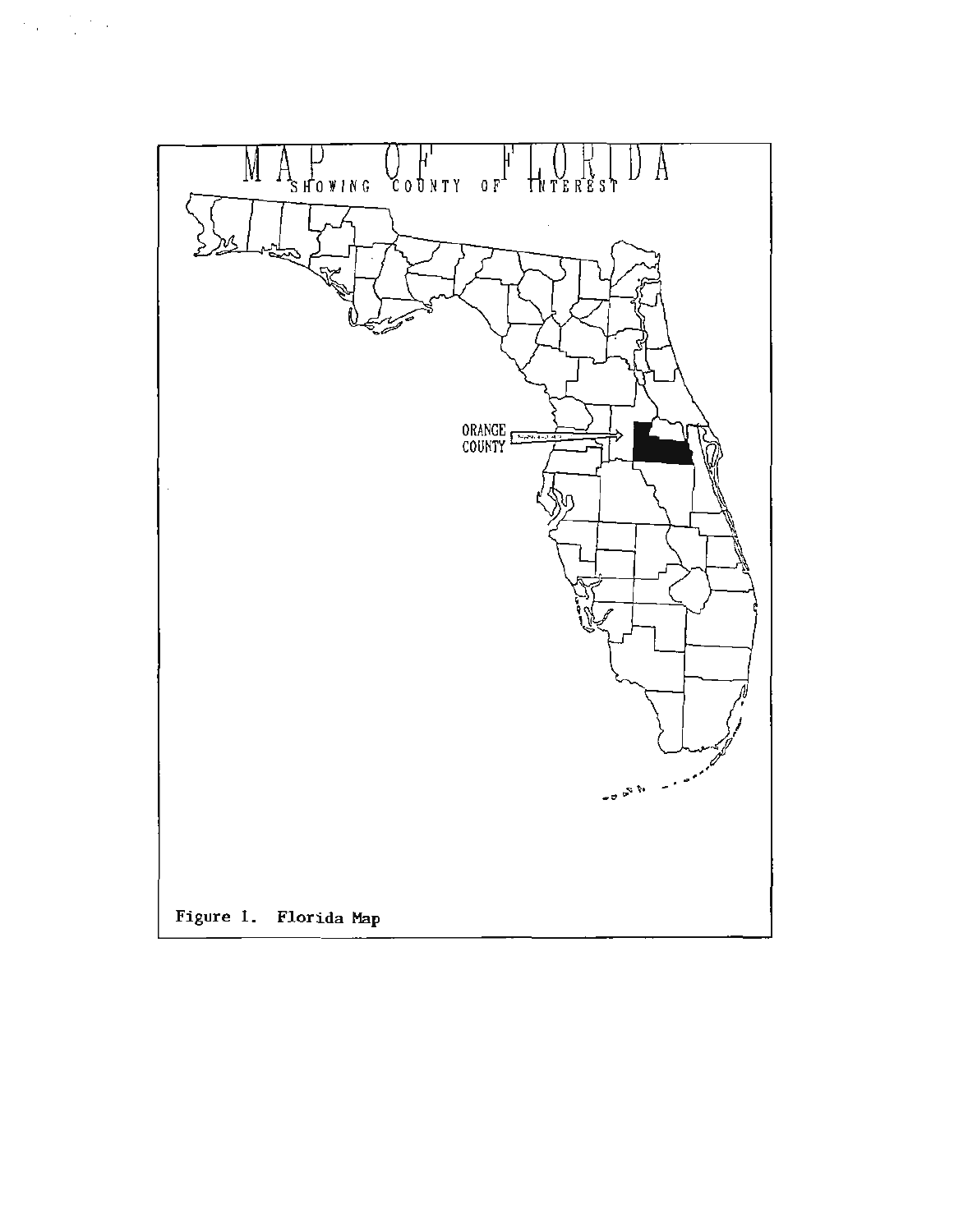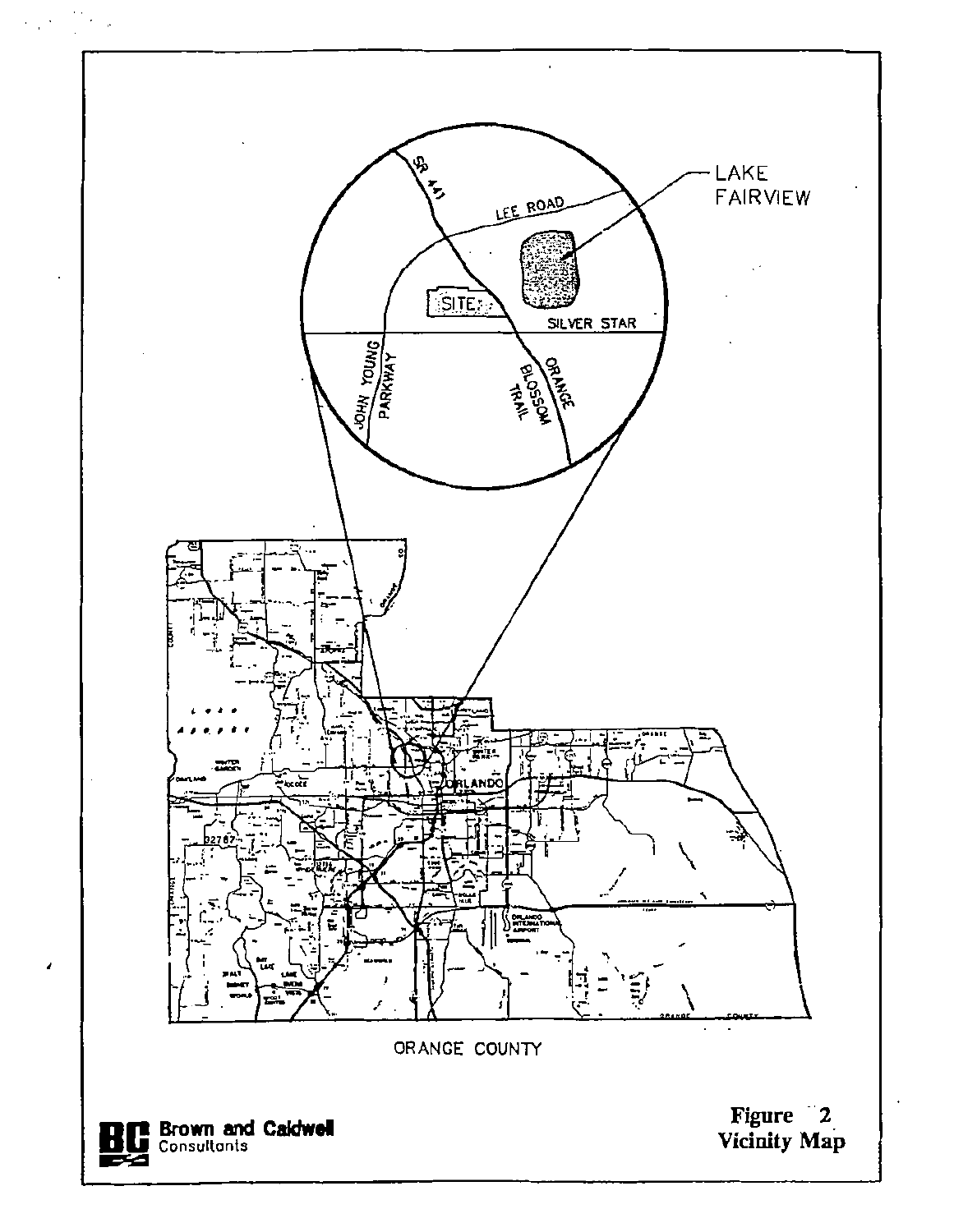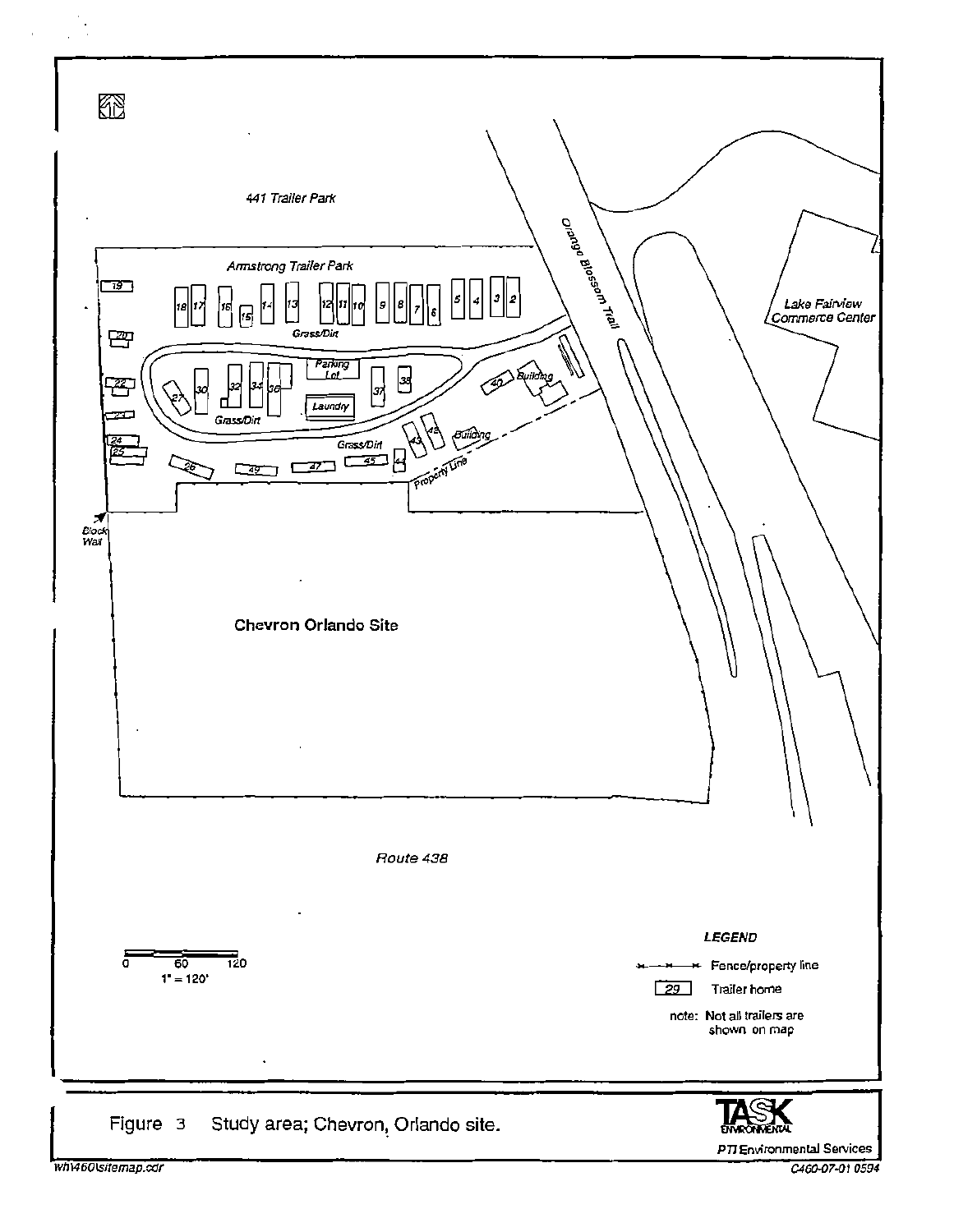Health Consultation - Chevron Chemical June 1995

J <sup>1</sup> ' I t

Appendix 8

Indoor Air Analytical Results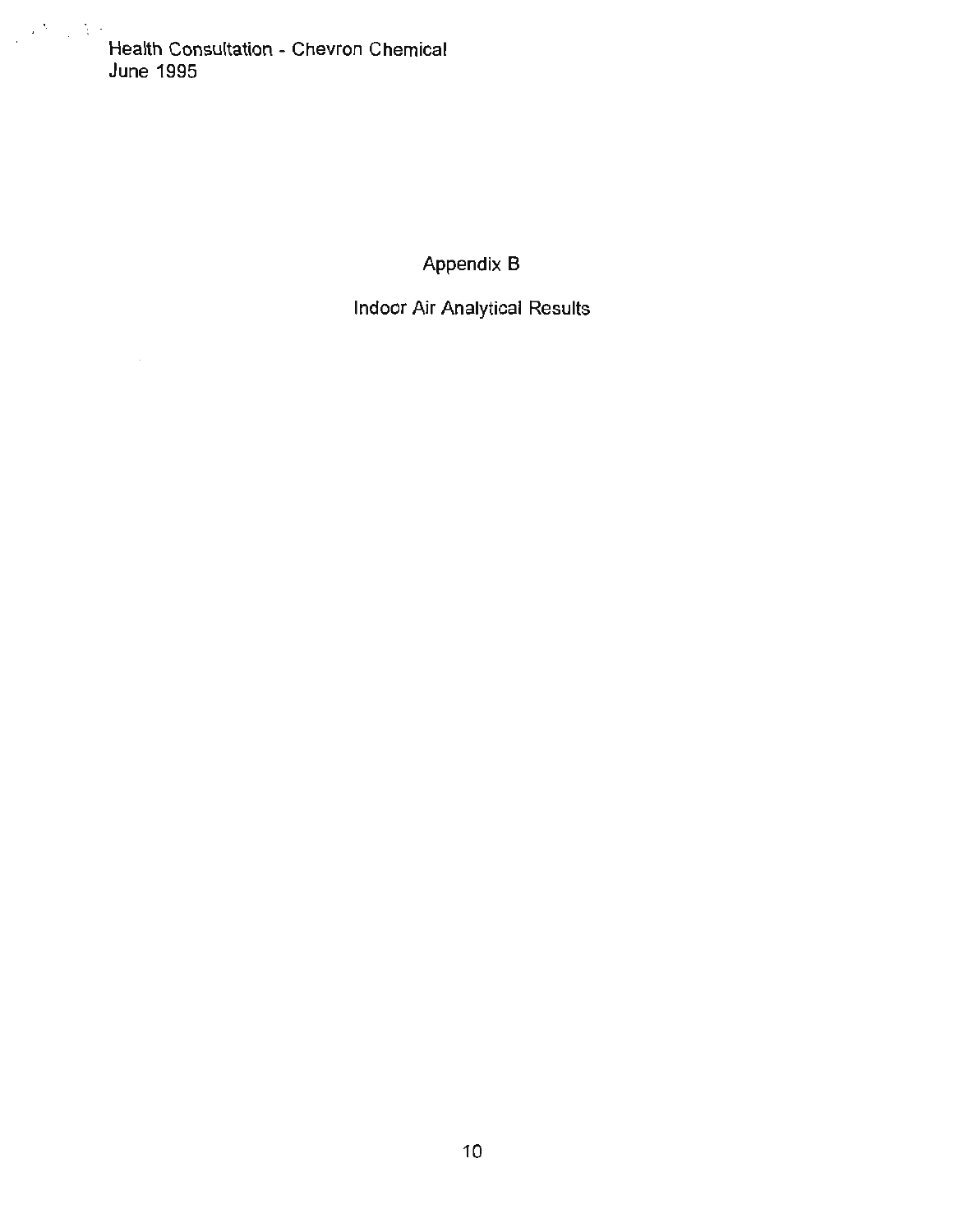ENVIRONMENTAL CHEMISTRY ANALYSIS REPORT

FLORIDA DEPARTMENT OF HEALTH AND REHABILITATIVE SERVICES OFFICE OF LABORATORY SERVICES P. 0. BOX 210 JACKSONVILLE, FLORIDA 32231

LABORATORY ID 12001

ELDERT C. HARTWIG, JR., SC.D., M.P.H. LABORATORY SERVICES ADMINISTRATOR (904) 791-1550 SUNCOM 866-1550

ABBREVIATIONS, TERMS, AND SYMBOLS USED:

 $\mathcal{L} = \frac{1}{2} \sum_{i=1}^{n} \frac{1}{i} \sum_{j=1}^{n} \frac{1}{j} \sum_{j=1}^{n} \frac{1}{j} \sum_{j=1}^{n} \frac{1}{j} \sum_{j=1}^{n} \frac{1}{j} \sum_{j=1}^{n} \frac{1}{j} \sum_{j=1}^{n} \frac{1}{j} \sum_{j=1}^{n} \frac{1}{j} \sum_{j=1}^{n} \frac{1}{j} \sum_{j=1}^{n} \frac{1}{j} \sum_{j=1}^{n} \frac{1}{j} \sum_{j=1}^{n} \frac{1}{j} \sum$ 

| (1)  |    | $P = 1$ LLEGIBLE INFORMATION ON SUBMISSION FORM |  |
|------|----|-------------------------------------------------|--|
| (2)  |    | $KG = KILOGRAM$                                 |  |
| (3)  | G. | $=$ GRAM                                        |  |
| (4)  |    | $MG = MILLIGRAM$                                |  |
| (5)  |    | $UG = MICROGRAM$                                |  |
| (6)  |    | $NG = NANDGRAM$                                 |  |
| (7)  |    | $L = LITER$                                     |  |
| ( 8) |    | $DL = DECILITER$                                |  |
| (9)  | ٠  | $ML = MILLIITER$                                |  |
| (10) |    | $UL = MICROLITER$                               |  |
| (11) |    | $CU C = CUBIC CENTIMETER$                       |  |
| (12) |    | CU $M = CUBIC METER$                            |  |
| (13) |    | $UMHD = MICROMHO$                               |  |
| (14) |    | $M = METER$                                     |  |
| (15) |    | $CM = CENTIMETER$                               |  |
| (16) |    | $PPMV \approx PARTS PER MILLION BY VOLUME$      |  |
| (17) |    | PPBV = PARTS PER BILLION BY VOLUME              |  |
| (18) |    | $\leq$ = LESS THAN                              |  |
| (19) |    | $>$ = GREATER THAN                              |  |
| (20) |    | $X = PERCENT$                                   |  |

\*\*\* A NEW REPORTING FEATURE IS THE USE OF RESULT QUALIFIERS. AN EXPLANATION OF EACH ONE USED FOR THE RESULTS OF ANALYSIS COMPONENTS APPEARS AT THE BOTTOM OF EACH SAMPLE REPORT. \*\*\*

\*\*\* PLEASE NOTE THAT RESULT VALUES INDICATED AS APPROXIMATE BY RESULT QUALIFIERS SHOULD BE REGARDED AS SUSPECT AND USED ONLY WITH DISCRETION. \*\*\*

PLEASE DIRECT QUESTIONS OR COMMENTS TO:

STEPHEN A. ARMS (904) 791-1502 SUNCOM 866-1502 AUTHORIZED BY:  $\sqrt{11}$  DATE:  $\frac{MAY}{17}$  1995 PAGE :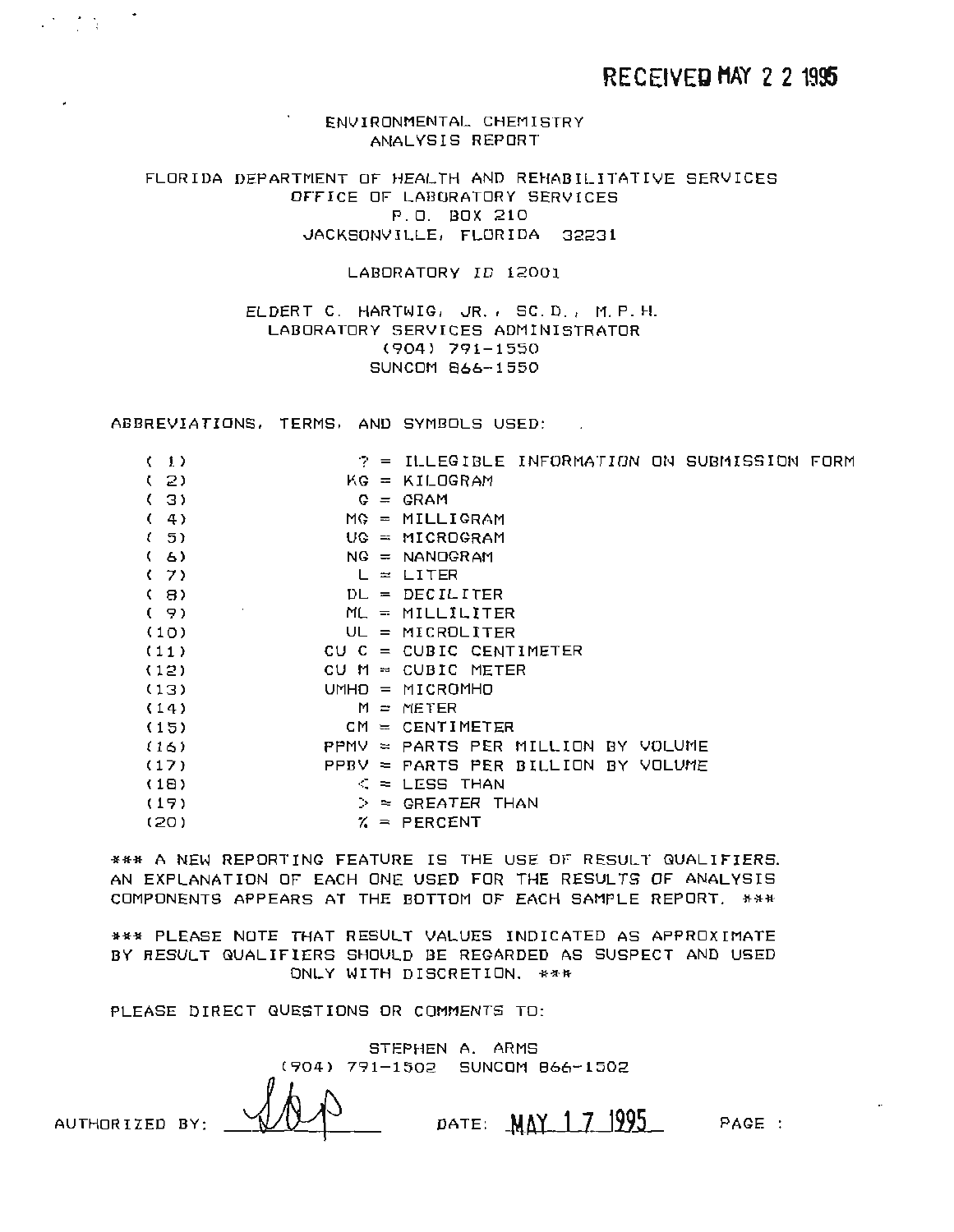DATE : 17-MAY-1995 PAGE :

 $\label{eq:1} \begin{split} \mathcal{L}_{\text{max}}(\mathbf{r}) = \mathcal{L}_{\text{max}}(\mathbf{r}) \end{split}$ 

 $\sim 10^{-1}$ 

SUMMARY REPORT FOR JOB ID ORANGE-950503-05 FOR HRS ORANGE CPHU

SAMPLE ID : 23345 / 950503-027

| Sample/System Name                     | TRIP BLANK/TU10          |
|----------------------------------------|--------------------------|
| County Name                            | ORANGE                   |
| County Code                            | 48                       |
| Date sample taken                      | 1-MAY-1995 00:00:09.35   |
| Date received                          | $3-MAY-1995$ 11:22:09.35 |
| Matrix ID                              | AIR                      |
| Sample type                            | TRIP BLANK               |
| Sample priority                        | 5                        |
| Test Schedule.                         | TO10                     |
| 三三三三三五四三二三三五三三三二三三五五三二三三三三五六五三二二二三二二二三 |                          |
|                                        | $QUALI -$                |
|                                        |                          |

|                |             | ⊌∪ALI≃ |
|----------------|-------------|--------|
| <b>RESULTS</b> | UNITS       | FIERS  |
| ________       | $- - - - -$ |        |
|                |             |        |

| ANALYSIS: [Pesticides in air / EPA T010]            |         |     |
|-----------------------------------------------------|---------|-----|
| OMPONENTS: Date and time extracted 2-MAY-1995 15:20 |         |     |
| Date and time analyzed 3-MAY-1995 19:11             |         |     |
| Analyst name E. HOWELL                              |         |     |
| DIAZINON 0.36                                       | ug/cu M | E   |
|                                                     | υα/ευ Μ | E   |
| ALDRIN 0.22                                         | ug/cu M | E   |
| CHLOPYRIPHOS 0.24                                   | ug/cu M | E   |
| $DXYCHLORDANE$ ,  0.42                              | ug/cu M | E   |
| $ISOFENPHOS.$ 4.5                                   | ∪g⁄cu M | - 5 |
|                                                     | ua/cu M | 三   |
|                                                     | va/cu M | Ε   |
| T-NONACHLOR 0.43                                    | ua/cu M | E   |

esult Qualifier Key:

 $\ddot{\phantom{a}}$ 

Component not detected; QC out of range; value is the detection limit.

 $\sim 10^{-1}$ 

Component not screened; result value is the method detection limit.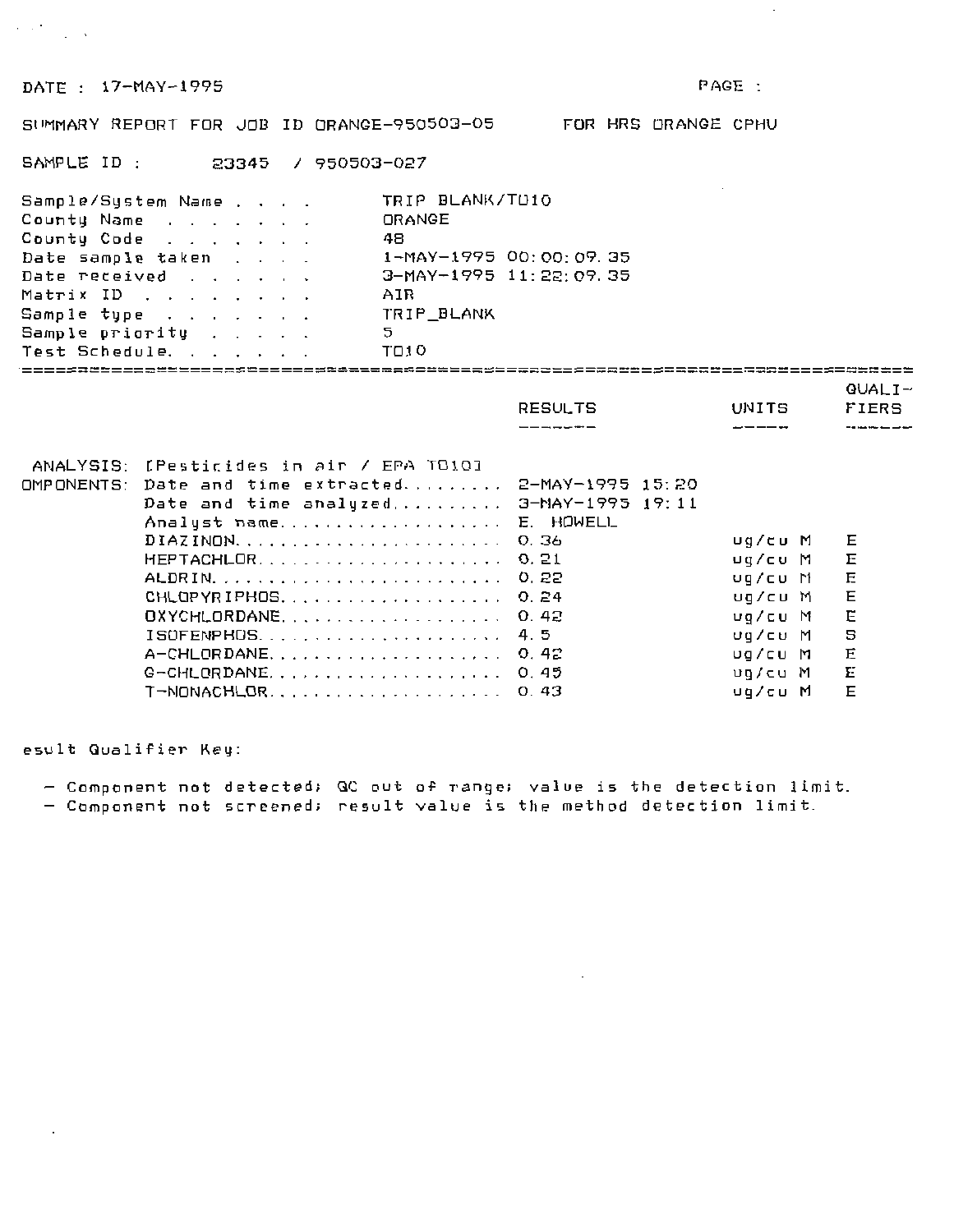DATE: 17-MAY-1995

 $QUAL.I -$ 

PUMMARY REPORT FOR JOB ID ORANGE-950503-05 FOR HRS ORANGE CPHU

SAMPLE ID: 23344 / 950503-026

| Sample/System Name                                 | ARMSTRONG MHP/MR. BIGLOW, OWNER  |
|----------------------------------------------------|----------------------------------|
| Description/Comments                               | (3) PUMP 3, OUTSIDE UNIT 25 & 26 |
| Street Address                                     | 3220 NOBT                        |
| City $x_1, x_2, x_3, x_4, x_5, x_6, x_7, x_8, x_9$ | ORLANDO                          |
| State,                                             | FL.                              |
| $5-Digit$ Zip Code                                 | 32605                            |
| County Name                                        | ORANGE                           |
| County Code                                        | 48.                              |
| Date sample taken                                  | 1-MAY-1995 10:00:22.55           |
| Date received                                      | 3-MAY-1995 11:14:22.55           |
| Sample Collector                                   | W. LAND/S. THOMSON               |
| Matrix ID                                          | AIR                              |
| Sample type                                        | COMPLAINT                        |
| Sample priority                                    | 5.                               |
| Test Schedule.                                     | TO10                             |

|                                                              | RESULTS | UNITS     | FIERS |
|--------------------------------------------------------------|---------|-----------|-------|
|                                                              |         |           |       |
|                                                              |         |           |       |
| ANALYSIS: [Pesticides in air / EPA TO10]                     |         |           |       |
| COMPONENTS: Date and time extracted 2-MAY-1995 15:20         |         |           |       |
| Date and time analyzed 3-MAY-1995 22:13                      |         |           |       |
| Analyst name E. HOWELL                                       |         |           |       |
|                                                              |         | ug/cu M   | E     |
|                                                              |         | ug/cu M   | E     |
|                                                              |         | ug/cu M   | 三日    |
| CHLOPYRIPHOS 0.24                                            |         | ug/cu M   | Ε     |
| $OXYCHLORDANE, \ldots, \ldots, \ldots, \ldots, \ldots, 0.42$ |         | ug/cu M   | Е     |
| $ISOFENPHOS.$ 4.5                                            |         | va⁄cu M   | S     |
|                                                              |         | ua/cu M   | E     |
|                                                              |         | ug/cu M E |       |
| T-NONACHLOR 0.43                                             |         | ug/cu M   | F     |

Result Qualifier Key:

 $E$  - Component not detected; QC out of range; value is the detection limit.

5 - Component not screened; result value is the method detection limit.

 $\mathcal{L}_{\text{max}} = \frac{1}{2} \mathcal{L}_{\text{max}}$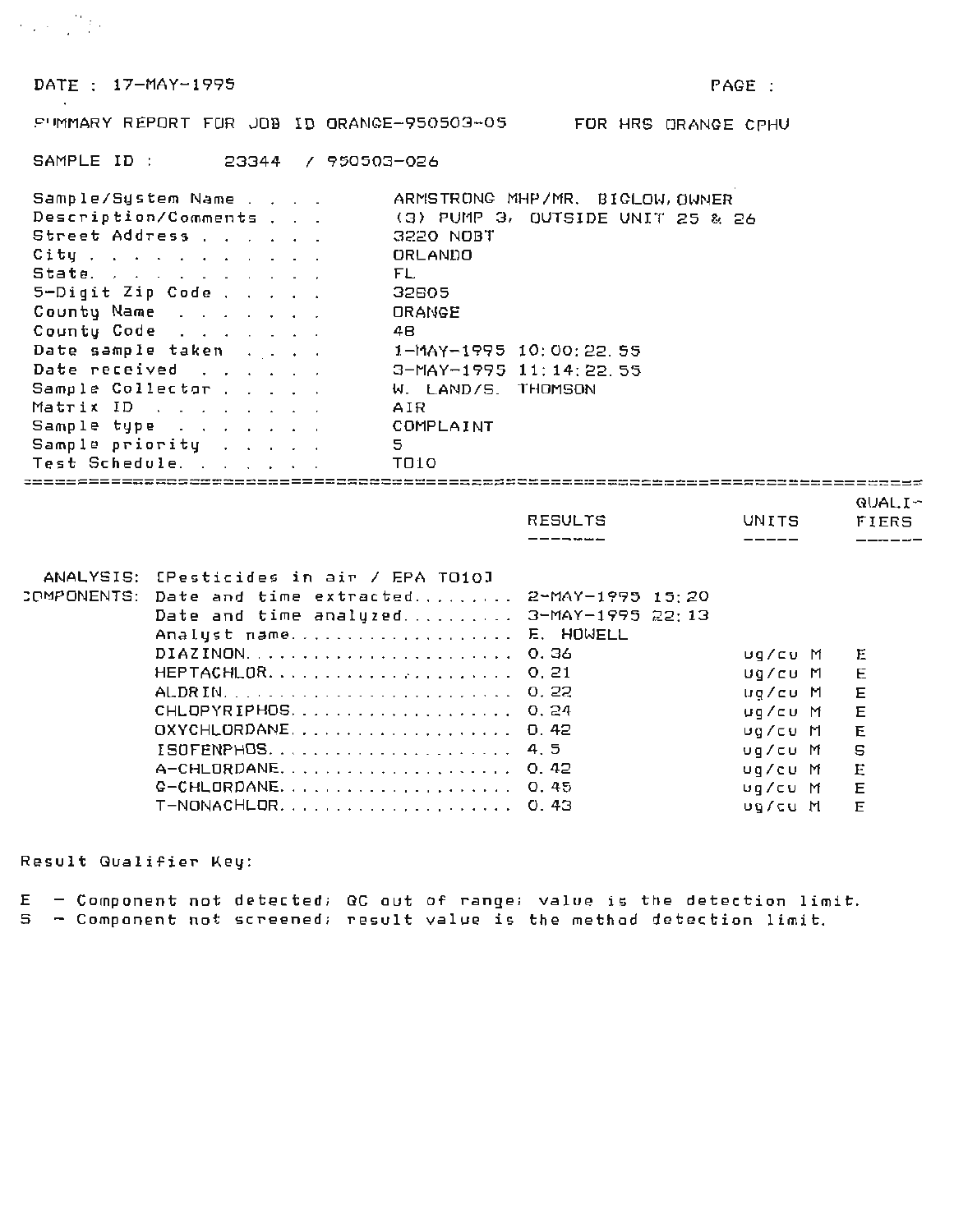DATE: 17-MAY-1995

42 (台湾)

 $\cdot$ 

EUMMARY REPORT FOR JOB ID ORANGE-950503-05 FOR HRS DRANGE CPHU

SAMPLE ID: 23343 / 950503-025

| Sample/System Name   | ARMSTRONG MHP/MR. BIGLOW, OWNER |
|----------------------|---------------------------------|
| Description/Comments | PUMP 2, KITCHEN UNIT 26         |
| Street Address       | 3220 NOBT                       |
| City                 | DRLANDO                         |
| State.               | TL.                             |
| $5-Digit$ Zip Code   | 32805                           |
| County Name          | ORANGE                          |
| County Code          | 48.                             |
| Date sample taken    | 1-MAY-1995 10:00:22.55          |
| Date received        | 3-MAY-1995 11:14:22.55          |
| Sample Collector     | W. LAND/S. THOMSON              |
| Matrix ID            | AIR                             |
| Sample type          | COMPLAINT                       |
| Sample priority      | 5.                              |
| Test Schedule.       | TD10                            |
|                      |                                 |

|                            |              |                |  | <b>有点的第三人称单数的第三人称单数是一个人的第三人称单数是一个人的</b> 是一个人的一个人的一个人的女性的人物,但是一个人的女性的人物,但是一个人的女性的人物,也不是一 |
|----------------------------|--------------|----------------|--|-----------------------------------------------------------------------------------------|
| <b>QUALI</b><br><b>F</b> – |              |                |  |                                                                                         |
| EIEDO                      | <b>UNITE</b> | <b>DECINTO</b> |  |                                                                                         |

|                                                      | RESULTS | UNITS   | FIERS         |
|------------------------------------------------------|---------|---------|---------------|
|                                                      |         |         |               |
| ANALYSIS: [Pesticides in air / EPA TO10]             |         |         |               |
| COMPONENTS: Date and time extracted 2-MAY-1995 15:20 |         |         |               |
| Date and time analyzed 3-MAY-1995 21:13              |         |         |               |
| Analyst name E. HOWELL                               |         |         |               |
| DIAZINON 0.36                                        |         | ug/cu M | – E           |
| HEPTACHLOR 0.21                                      |         | ug⁄cu M | E             |
| ALDRIN 0.22                                          |         | ug/cu M | E             |
| CHLOPYRIPHOS 0.039                                   |         | ug/cu M | $\mathcal{A}$ |
| $DXYCHLORDANE.$ 0.42                                 |         | ua/cu M | 日             |
| $1$ SOFENPHOS 4.5                                    |         | ug/cu M | $\mathbf{S}$  |
| A-CHLORDANE 0.011                                    |         | ua⁄cu M | _∪            |
|                                                      |         | ug⁄cu M | <u>ູ</u>      |
| T-NONACHLOR 0.0065                                   |         | ug/cu M | ل.            |
|                                                      |         |         |               |

Result Qualifier Key:

 $\ddot{\phantom{a}}$ 

 $\epsilon$  - Component not detected; QC out of range; value is the detection limit.

- Approximate value; quantitative QC out of range.  $\mathbf{J}$ 

 $5 -$  Component not screened; result value is the method detection limit.